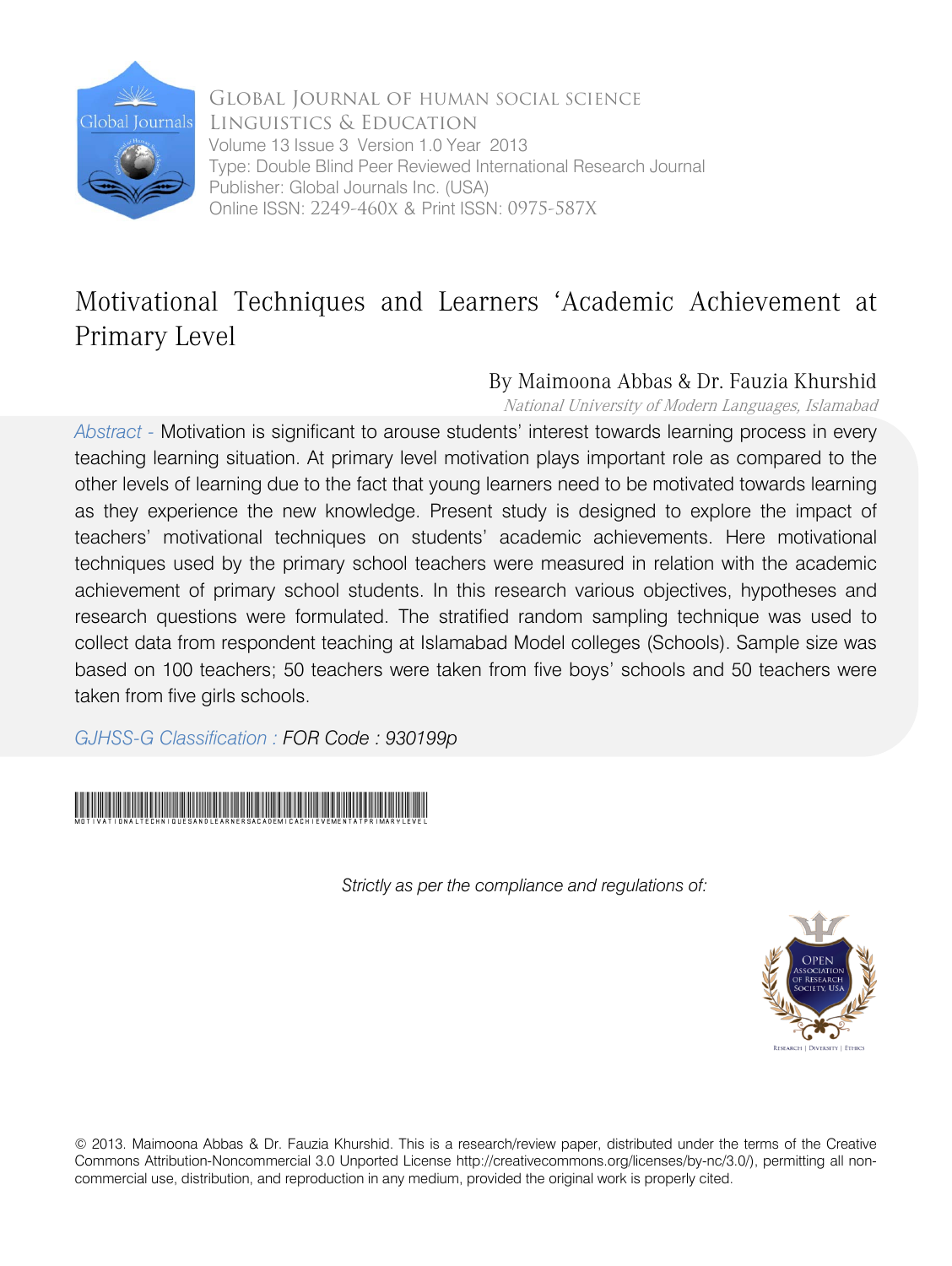# Motivational Techniques and Learners Academic Achievement at Primary Level

Maimoona Abbas<sup>«</sup> & Dr. Fauzia Khurshid<sup>®</sup>

Abstract - Motivation is significant to arouse students' interest towards learning process in every teaching learning situation. At primary level motivation plays important role as compared to the other levels of learning due to the fact that young learners need to be motivated towards learning as they experience the new knowledge. Present study is designed to explore the impact of teachers' motivational techniques on students' academic achievements. Here motivational techniques used by the primary school teachers were measured in relation with the academic achievement of primary school students. In this research various objectives, hypotheses and research questions were formulated. The stratified random sampling technique was used to collect data from respondent teaching at Islamabad Model colleges (Schools). Sample size was based on 100 teachers; 50 teachers were taken from five boys' schools and 50 teachers were taken from five girls schools. For this research tool of 21 items was developed through standardized procedure After data collection, it was analyzed by using multiple statistical techniques that is Mean, Percentage, Standard Deviation and Correlation. Result of research revealed that teachers with higher qualification used positive reinforcement as motivational strategies. Teacher with early childhood training used positive reinforcement to motivate teachers with simple B-Ed training. Teachers who scored 100% result used knowledge of grades to learners as motivational techniques than the teachers who score 70% result. Teachers belonging to federal area used negative reinforcement as motivational techniques than teacher belong to other provinces.

#### I. Introduction

otivation is the internal feeling that arises from the desires and needs of an individual. It is the continuous process of needs and satisfaction **that stimulate** individual to perform. It is the process to that stimulate individual to perform. It is the process to inspire an individual to utilize his/her best capabilities for the achievements of particular goals. Motivational techniques could arouses interest, enthusiasm and regulate the individual behavior in order to perform different tasks with interest for the attainment of particular goals.

Motivation can be classified into intrinsic motivation and extrinsic motivation, intrinsic motivation is the pleasure and interest in activities that exists within an individual rather than outside pressure. It is the foundation of having enjoyment in performing activity without any external incentives. Whereas individuals who are extrinsically motivated need, rewards and the punishments to engaged in any activity. For students rewards can be in the form of grades and marks in examination. Achievement motivation is concerned with achieving the successful outcomes at the end of the process.

Obviously in teaching learning process with the help of motivation teachers can maintaining, controlling and arousing interest of the learners. Learner is motivated by support his concerns with the ongoing activities and interest. In education motivation is implemented in terms of what and how student learn about the subject matter. Students' learning process becomes more successful by using different motivation techniques. In the teaching-learning process, to encourage and boost up the students ambition so that they can put more effects in their learning process. Motivation in the education is the degree of self-esteem to processes and the sense of value to determine how well the student can improve and develop their learning can exploit his potentials.

Teachers can utilize successful strategies and tactics to make the learning effective because motivation plays a significant role to arouse the student interest towards the learning process. Teacher who focuses student interest toward studies should actively involve learner in the teaching learning process. Activities to direct towards the learning of important processes or skills involve acquisition of useful knowledge. There is nothing more discouraging to a teacher more to spend hours preparing a lesson than to show concern about how students are going in the acquisition of knowledge. For this teachers may use positive reinforcement because it playsa significant role in achieving the student academic achievements.

In schools setting teachers often use positive and negative reinforces for motivations positive reinforces includes praise, group activities grades, whereas negative reinforcement is another way to strengthen students behavior through reinforces through an escape from an unpleasant situation or a way of preventing something unpleasant from occurring (Slavin, 1998). Within the class of positive reinforces first motivational technique implemented in the teaching learning process is praise. It is expression of admiring words used to appreciate individual achievement and appropriate behavior. Praise is the frequent intermittent and occasional comments that effect favorable action. It

*Author ɲ ʍ : EPM, Research Scholar, Associate Professor, Department of Education, National University of Modern Languages, Islamabad. E-mails : dr\_f\_khurshid@yahoo.com, maimoona\_abbass@hotmail.com*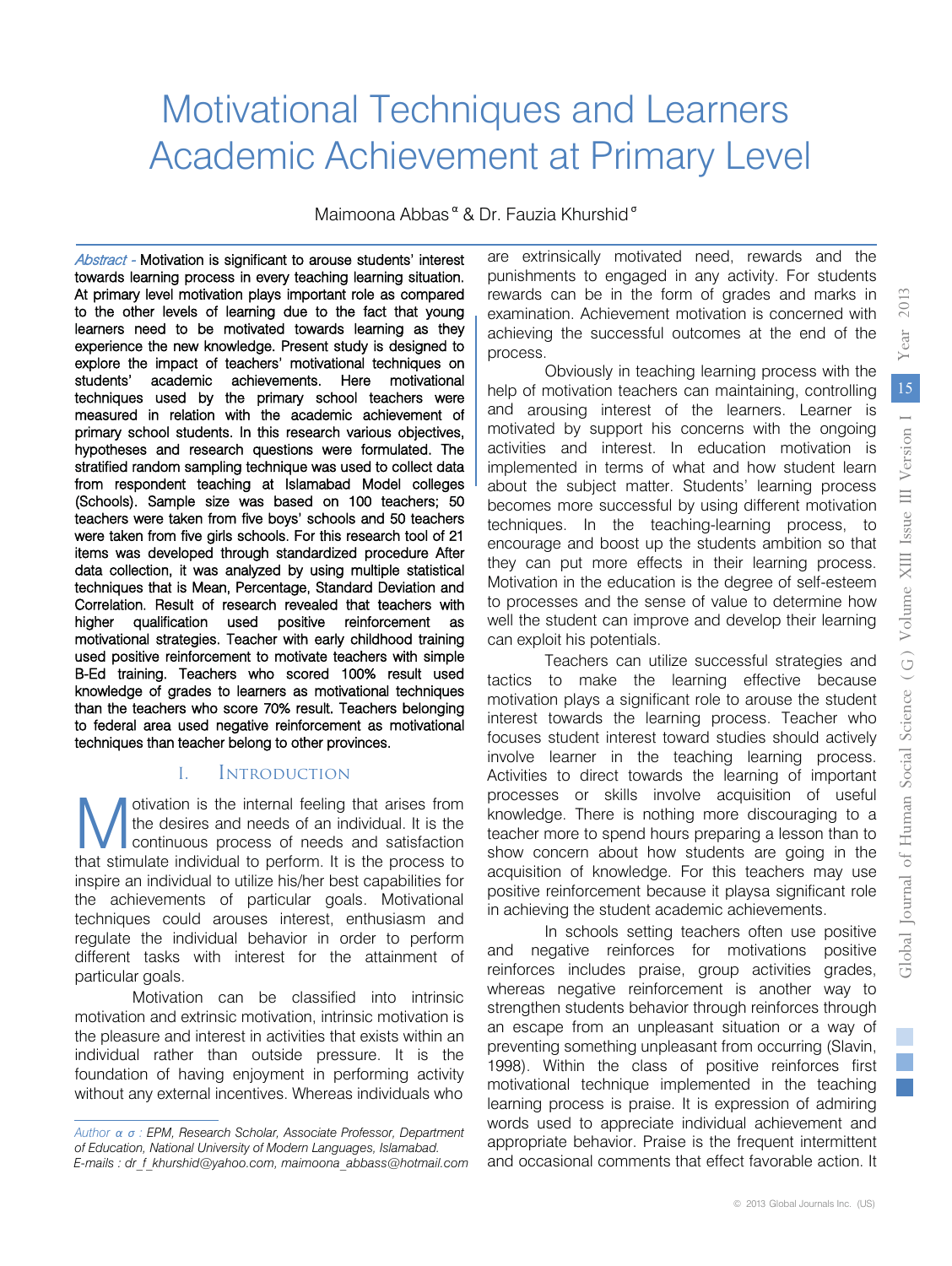is to recognize an individual orientation that can answer the need of belongingness, esteem and selfactualization. Censure is another motivational technique which is bit negative in nature, it deserves the individual understanding and use to develop reinforce existing feelings, threatens dampens and safety motivation. The successful use of censure depends upon instructor as well because if it couple with constructive criticism and praise then it could act like a motivator as well. Successful use of censure also depends upon learners' prior experience and psychological needs as well. If carefully plan censure then instructor implicitly observes effects of censure on the individual learner. But frequent use of the blaming words could develop negative feelings among learners and hurt their self- esteem instead of improving behavior or learning.

Competition is a motivational strategy that generally creates achievement orientations among the learners. When competition is using as a motivational strategy it arouse aspiration of wining, doing better than others. If not properly planed it could also leads to rivalry for the competitors. If teachers are fair and competition is properly planed by the classroom teachers' then competition could be a potent incentive for certain learners because it arouses ambition to win in the learners.

Some teachers are using cooperation as a motivational strategy which is assumed to an act of working together for the attainment of some common goal. Cooperation inculcates the needs of belongingness, approval, self-actualization and safety in learners. Here teachers develop collaborative effort and allow pupils to work in group these activities can develop confidence in participant of the group.

Novelty as a motivational strategy provides experience of new concepts and ideas to the learners. Novelty can be used for experimental investigations, because this techniqueis superior to other tradition methods of use in teaching learning process but it requires extra efforts on the part of the learners. The advantage of novelty is to develop the relationship between the previous and new ideas and concepts. It uses familiar procedure, novelty enhances enthusiasm in expansion of knowledge into new fields and design the activities that learner observes new lesson related to their real lives with the provision of real world examples.

Level of aspiration is the level of performance to aspire future success or failure in the preceding activities. Aspiration is the ambition to achieve the goal. Teachers implement these motivational techniques in their teaching learning process to motivate the students to develop the sense of future success and the respectable professions audio-visual aids are tools in the teaching learning process, to improve the performance and learning process. The aids are used to create, use and manage information and resources. They are used to get maximum outcomes in the

minimum time and resources. Aids are easy to access the course material, especially use to motivate the learners toward the studies to actively participate of the class activities. The aids are using in the teaching learning process to arouse the interest, maintain and control the behavior and performance.

Different Av-aids are being use in the teaching learning process as a motivational strategy to arouse the learner interest in the learning process. Obviously there are various types of Av-aids. Each aid has its specific functions and its advantages and limitations. The teacher has to know these functions in order to understand their relevancy in the different teaching learning situations. An aid cannot be applied arbitrary; it has to be applied at proper place, at proper time and in the proper manner. Their applicability depends upon the their availability and the teacher long term planning and try to use proper aids by borrowing them from the other sources, if not available in their own schools or from their colleagues. Hence knowledge about instructional aides is must for every teacher.

Most of schools used grading system for evaluation, feedback and incentives; in fact it also helps teachers to facilitate the interpersonal academic comparison between the learners. Grades could be effective motivators for some learners but at the same grades could be very difficult to attain for others. One interesting thing about students' satisfaction with their evaluation is this that for poor performers or weak students' C grade or simply pass is very rewarding but for good students even a grade with 80% is not very rewarding. Anyhow grading system is the process of accessing the teaching-learning process as some learners inevitable get appreciable marks that develop the habit dilatoriness, superficiality and conformity whereas low achievers feel discouraged and inferiority towards school work. Grade measure the student academic achievements through examination; it will works as an effective motivator when parents value them because certainly parents appreciate their children on the attainment of high grads.

Academic achievement is the educational outcomes of the specific performance, it is the extent to which teacher, student and institution has achieved the goals related with education. Academic achievement is measured by continuous assessment and examinations. The aspects are most significant to practical knowledge such as skills, declarative knowledge etc. The academic performance is related with intelligence and personality. Learners with higher cognitive ability as demonstrated by the IQ tests are the rapid learners make effort and those are higher in meticulousness relation with achievement motivation and to achieve success in academic studies.

To evaluate the student academic achievements exams are conducted and results are presented in the different form such the learner

2013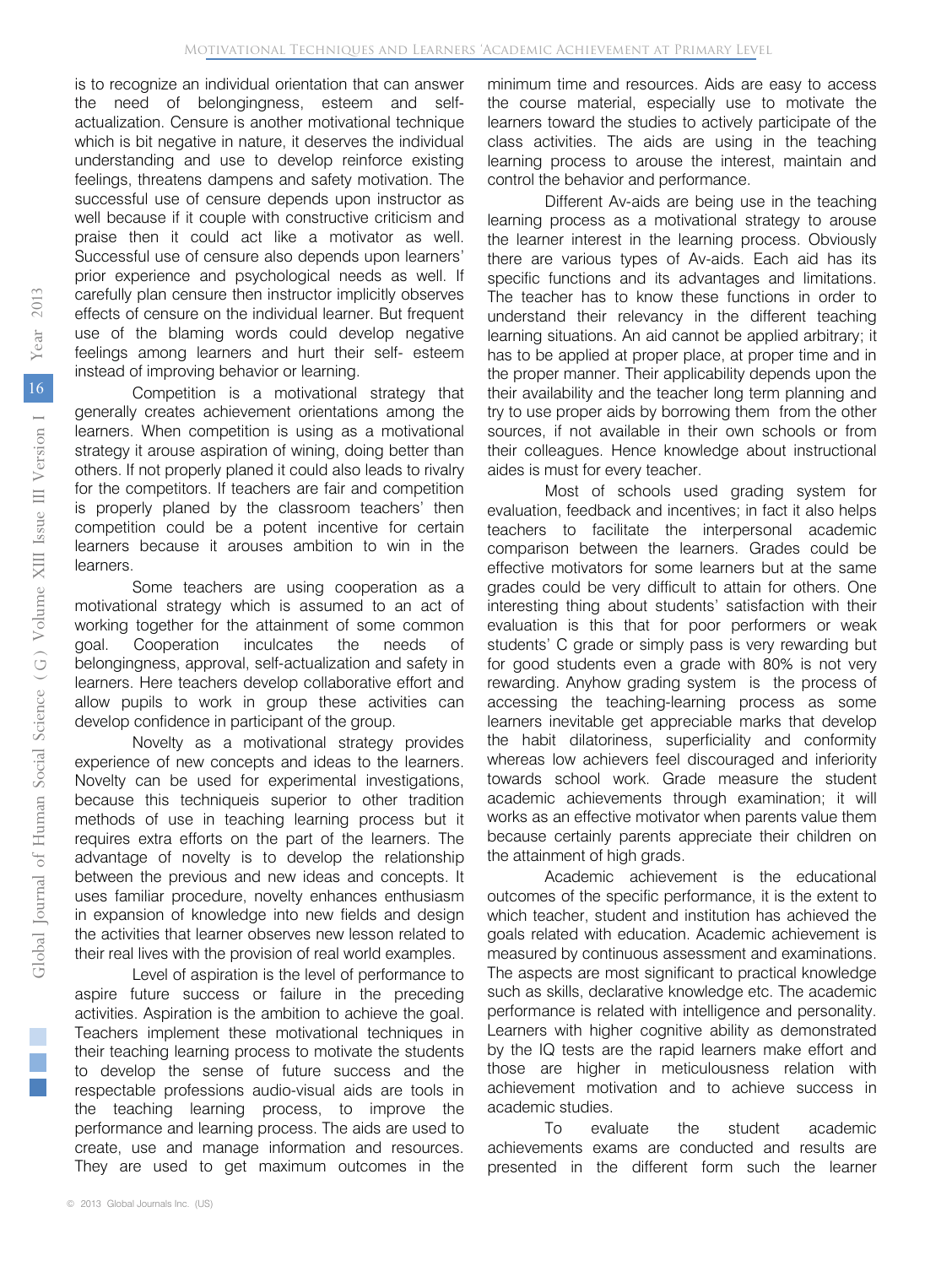unenthusiastic behavior in the learning situation can be the outcome of the present situation. In the teaching learning process motivation is affected by many things. Instructors' can promote learning through encouragement, and strong teacher-student affiliation. Learner disheartened when they are frequently condemned for their weak performance to promote motivation among the learners it is important to generate the positive environment.

Obviously there is no short cut or any royal road to learning new knowledge in teaching learning process but there are ways and means through which young learners can be motivated in order to exert efforts needed to learn required knowledge or skill. Present study is designed to investigate various motivational strategies used by the teachers at primary level; it further aims to investigate the impact of various motivational strategies on the academic achievement of the primary level learners.

## II. Statement of the Problem

The problem under consideration was to explore the impact of various motivational techniques used by the teacher on the academic achievements of students at primary level; it further aims to investigate the role of teachers' demographic variation in the selection of specific motivational strategy.

#### III. Objectives

- i. To explore existing motivational techniques used by the primary school teachers.
- ii. To measure the academic achievement of primary school students.
- iii. To explore the impact of motivational techniques on the academic achievement of primary students.
- iv. To measure the impact of demographic variations of teachers' qualification, training, socio economic background for determining the motivational techniques and higher academic achievements for the learners of primary education.

## IV. HYPOTHESES

- i. Teachers with higher qualification use positive reinforcement as motivational strategies.
- ii. Teacher with early childhood training will use positive reinforcement as a motivate them teachers with simple B.Ed. training.
- iii. Teachers whose score 100% result used grades as motivational techniques than the teachers who score 70% result.
- iv. Teachers who belong to ethnic groups used negative reinforcement as motivational techniques than teacher who belong to federal area.
- v. Teachers who belong to federal area used positive reinforcement as motivational techniques than teacher who belong to other ethnic groups.
- vi. Teachers with the higher monthly income use positive reinforcement as motivational strategy than teacher with low income group.
- vii. Teacher with low income use negative motivational technique in their teaching methodology.

## V. RESEARCH QUESTIONS

- i. Which types of activities are used by the teachers to promote group work at primary level?
- ii. How can teachers arrange group work for young children?
- iii. What type of activities teachers conduct in classrooms to experience the pupil innovative things?
- iv. What kind of motivational techniques are used by the teachers to motivate their students towards studies?
- v. What kinds of competition are more effective at primary level?
- vi. Which Av-aids are essential to motivate the students in the learning process?
- vii. Which Av-aid teachers could use in teachinglearning process?
- viii. Which Av-aid is most effective in arousing student interest?

#### VI. Methodology

The study was designed to explore the impact of motivational techniques on the academic achievement of primary students. The study is descriptive in nature which helps us to explore the various motivational techniques such as, negative reinforcement, positive reinforcement and grades as a motivational technique, it further aims to investigate the impact of demographic variation of teacher's qualification, training, socio economic background in order to determine the type of motivational technique for primary students.

## VII. Sample

A stratified random sample of 100 primary teachers was collected from five boys' school and five girl's Islamabad Model colleges/ schools (ten teachers from each school). Name of five boys' places from where sample was collected were Islamabad Model College for boys F-7/3, Islamabad Model College for boys F-11/3, Islamabad Model College for boys F-10/3, Islamabad Model College for boys F-8/4 and Islamabad Model College for boys' I-10/1. Data from female schools was collected from Islamabad Model College for girls F-8/1, Islamabad Model College for girls F-10/2, Islamabad Model College for girls G-10/2, Islamabad 2013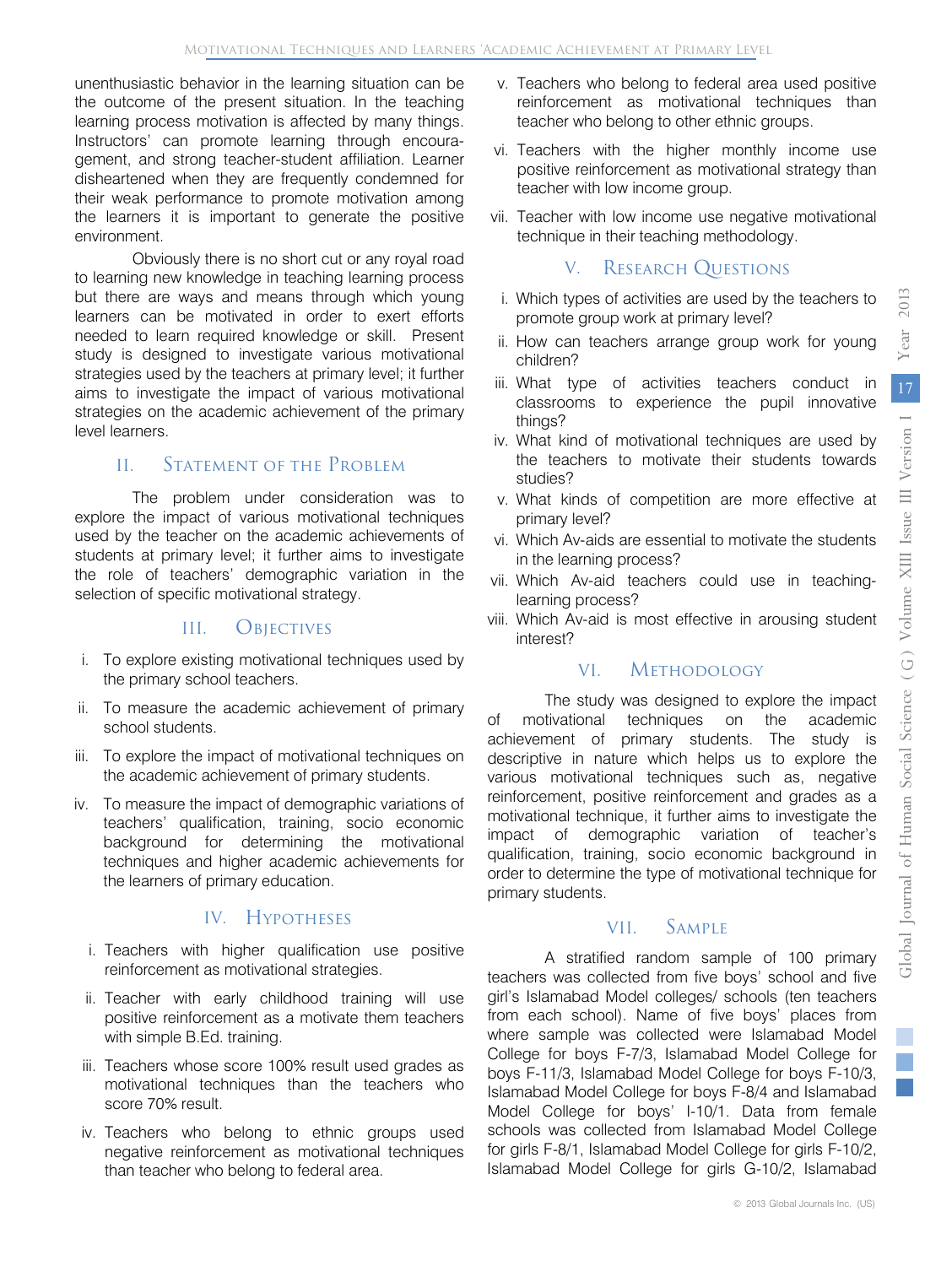Model College for girls' I-10/4 and Islamabad Model College for girls' I-8/4.

#### VIII. RESEARCH INSTRUMENT

At present for the measurement of the relationship no standard tool was available so the researchers decided to develop a research questionnaire for this purpose. It was consisted of 21 questions, first ten questions were multiple choices, question number 11 and 12 were open ended questions, and question number 13 to question number 18 prepared in the tabular form as respondent have to mark their opinion regarding most appropriate motivational techniques for primary level learners. At the end of questionnaire researchers developed the list of Av-aids to get respondents views about the most effective AV aid at primary level.

## IX. DATA COLLECTION

Data was collected through personal visitsof the targeted schools and collected data through questionnaire from the respondent. Collected data was analyze with the help of SPSS software and applied the various suitable statistical techniques such as mean of central tendency, correlation and analysis of variances.

|  | Table 1: Subscales of Motivational Techniques |  |
|--|-----------------------------------------------|--|
|  |                                               |  |

| <b>Subscales</b>          | Negative Reinforcement             | Positive Reinforcement | Grades   |
|---------------------------|------------------------------------|------------------------|----------|
| Negative<br>Reinforcement | Positive Reinforcement.279<br>.289 | Grades                 | .97      |
| Total                     | $.497**$                           | $524**$                | $.663**$ |

 Table 1 represents the correlation of motivational techniques research questionnaire with its subscales. Scale has highest correlation with grades as a motivational technique (.663\*\*). The highest inter scales correlation exists between negative reinforcement motivational strategies and grades.

*Table 2 :* Comparison of Mean and Standard Deviation of Teacher's Place of Domicile

| Type<br>of<br>Motivational<br><b>Techniques</b> |       | Federal<br>$N = 37$ | $N = 40$ | Punjab    |              | Sindh<br>$N = 4$ | $N=1$ | Baluchistan | <b>KPK</b> | $N = 17$ | <b>AJK</b><br>$N=$ |
|-------------------------------------------------|-------|---------------------|----------|-----------|--------------|------------------|-------|-------------|------------|----------|--------------------|
|                                                 | м     | SD                  | м        | <b>SD</b> | м            | SD               | м     | SD          | м          | SD       | <b>SD</b><br>м     |
| Negative<br>Reinforcement                       | 9.95  | 2.223               | 6.90     | 2.362     | 8.00         | 4.967            |       | 7.00        | 6.59       | 2.808    | 3.00               |
| Positive<br>Reinforcement                       | 12.46 | 2.362               | 14.35    | 1.942     | 12.75        | 1.500            |       | 14.00       | 16.53      | 3.165    | 14.00              |
| Grades                                          | 10.27 | 1.694               | 19.40    | 1.919     | 10.50        | 1.291            |       | 9.00        | 12.35      | 1.902    | 8.00               |
| Total                                           | 32.68 | 10.581              | 40.65    | 6.223     | 31.25 13.018 |                  |       | 30.00       | 35.47      | 7.875    | 25.00              |

 The table 2 represents the mean and SD of teacher's scores for the variables place of domicile, the results shows that teachers belonging to the KPK use positive motivational techniques for young learners, whereas teachers belongs to federal capital territory use

negative motivational techniques for young learners. Teachers of who have domicile of Punjab use grades as a motivational techniques more as compared to the teachers belong to other provinces.

*Table 3 :* Comparison of Mean and Standard Deviation of the Variable Teachers' Qualification

| Teachers' Qualification                |          |                 |          |       |         |       |  |  |  |
|----------------------------------------|----------|-----------------|----------|-------|---------|-------|--|--|--|
| <b>Subscales</b>                       |          | <b>Bachelor</b> | Master   |       | M.Phil. |       |  |  |  |
| <b>Type of Motivational Techniques</b> | $N = 32$ |                 | $N = 64$ |       | $N = 3$ |       |  |  |  |
|                                        | м        | SD              | м        | SD    | м       | SD    |  |  |  |
| <b>Negative Reinforcement</b>          | 9.84     | 2.316           | 6.86     | 2.531 | 8.33    | 4.041 |  |  |  |
| <b>Positive Reinforcement</b>          | 11.53    | 1.741           | 12.45    | 2.390 | 11.33   | 5.508 |  |  |  |
| Grades                                 | 9.84     | 1.903           | 10.53    | 1.681 | 11.00   | 2.646 |  |  |  |
| Total                                  | 34.72    | 3.674           | 33.16    | 3.989 | 34.67   | 5.033 |  |  |  |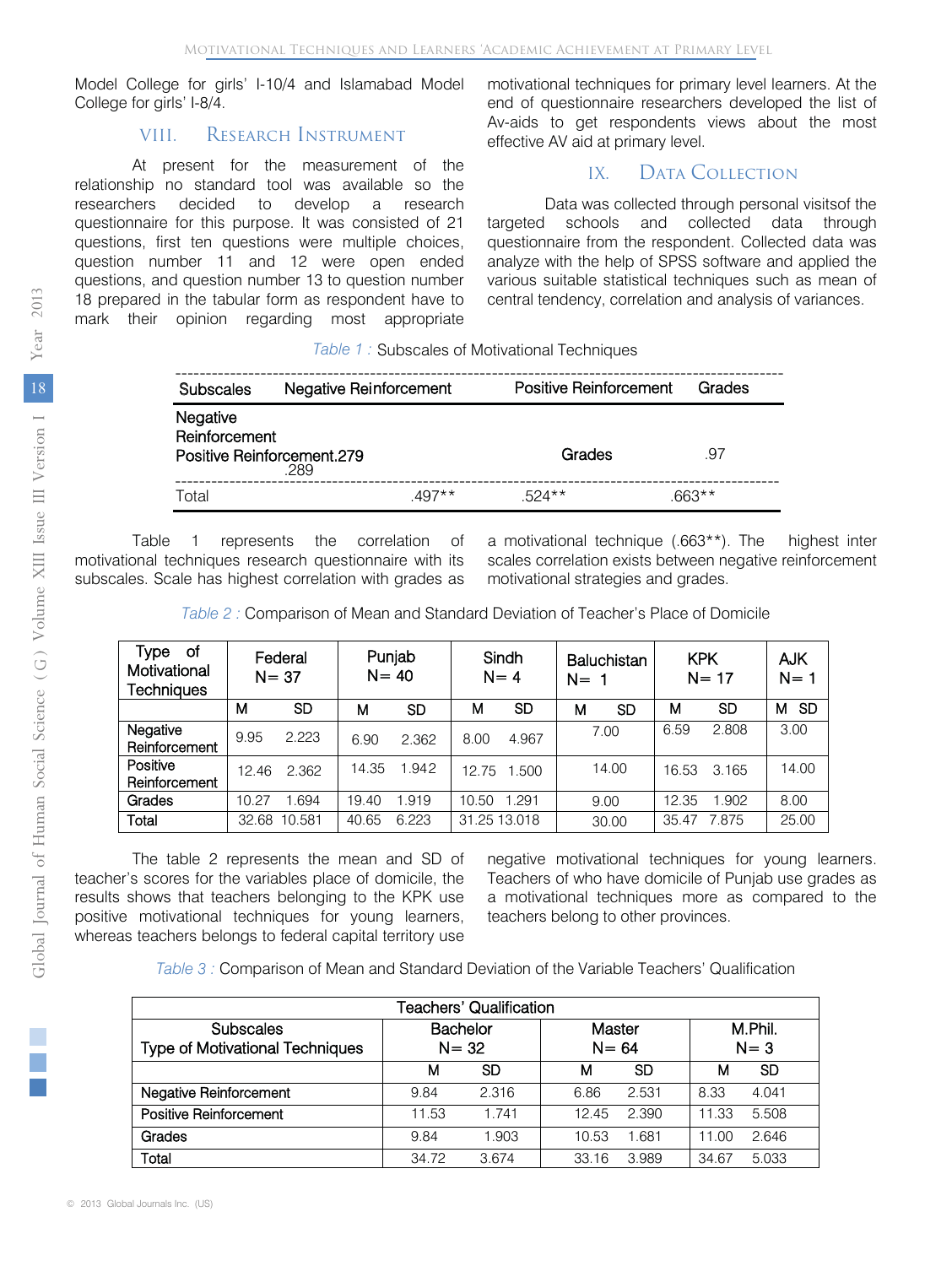The table no 3 indicates the differences in the use of motivational techniques due to difference in teachers' qualification, normally teachers are eligible for teaching after completion of their Bachelor degree. In practice Master and M. Phil degree holders are also teaching to the primary level students. Result shows that the teachers who possess bachelor degree use negative reinforcement techniques whereas Master degree holder use motivational strategies based on positive reinforcements. Teachers with higher qualification use grades as a motivational technique.

| Teachers Training                            |       |                   |                   |       |       |                                                 |       |                                                |       |                                                       |
|----------------------------------------------|-------|-------------------|-------------------|-------|-------|-------------------------------------------------|-------|------------------------------------------------|-------|-------------------------------------------------------|
| Type of<br>Motivational<br><b>Techniques</b> |       | B.Ed.<br>$N = 42$ | M.Ed.<br>$N = 19$ |       |       | Early child<br>education<br>training<br>$N = 5$ |       | Teacher English<br>language<br>course<br>$N=1$ |       | Study technology<br>Inclusive<br>education<br>$N = 2$ |
|                                              | м     | <b>SD</b>         | м                 | SD    | м     | <b>SD</b>                                       | м     | SD                                             | м     | SD                                                    |
| Negative<br>Reinforcement                    | 6.86  | 2.248             | 7.79              | 2.529 | 6.00  | 2.915                                           | 8.00  |                                                | 8.00  | 1.414                                                 |
| Positive<br>Reinforcement                    | 12.43 | 2.615             | 12.53             | 2.270 | 15.00 | 1.414                                           | 11.00 |                                                | 13.00 | 1.414                                                 |
| Grades                                       | 10.31 | .841              | 10.21             | 2.168 | 10.80 | 2.168                                           | 9.00  |                                                | 13.50 | .707                                                  |
| Total                                        | 32.81 | 3.959             | 34.11             | 3.799 | 35.40 | 3.050                                           | 31.00 |                                                | 37.50 | 3.962                                                 |

| <b>Type of Motivational</b><br><b>Techniques</b> | Refresher<br><b>CRI Course</b><br>Courses<br>$N = 22$<br>$N = 5$ |       | Montessori<br>Courses<br>$N=1$ |       | <b>UNICEF</b><br>Teacher training<br>$N=2$ |           |       |           |
|--------------------------------------------------|------------------------------------------------------------------|-------|--------------------------------|-------|--------------------------------------------|-----------|-------|-----------|
|                                                  | м                                                                | SD    | м                              | SD    | м                                          | <b>SD</b> | м     | <b>SD</b> |
| <b>Negative Reinforcement</b>                    | 6.00                                                             | 3.391 | 5.86                           | 2.122 | 7.00                                       |           | 8.50  | 3.536     |
| <b>Positive Reinforcement</b>                    | 13.00                                                            | 2.550 | 12.41                          | 1.869 | 13.00                                      |           | 11.00 | 5.657     |
| Grades                                           | 10.00                                                            | 2.236 | 10.23                          | .973  | 9.00                                       |           | 11.00 | 4.243     |
| Total                                            | 32.20                                                            | 3.962 | 32.18                          | 3.404 | 32.00                                      |           | 33.50 | 9.192     |

 teachers having various types of training courses such as B.Ed., M.Ed. CRI courses, Early child education technology inclusive education, Refresher Courses, Table no 4 describes the mean and SD of the training, Teacher English language course, Study Montessori Courses and UNICEF teacher training. B.Ed. teacher training is compulsory in IMCG/IMCB whereas

teachers have done different courses. The teachers who received early childhood education implement positive reinforcement as a motivational strategy more as compared to other groups of the teachers. Teachers who have received training in inclusive education use grading system as a motivational technique more frequently.

*Table 5 :* Comparison of Mean and Standard Deviation for the Variable Teachers' Salaries

|                                              | Teachers' Salaries       |       |                           |           |                           |       |                          |       |  |  |
|----------------------------------------------|--------------------------|-------|---------------------------|-----------|---------------------------|-------|--------------------------|-------|--|--|
| Type of<br>Motivational<br><b>Techniques</b> | 8,000-10,000<br>$N = 41$ |       | 10,000-20,000<br>$N = 28$ |           | 20,000-30,000<br>$N = 19$ |       | 30,000-40,000<br>$N = 4$ |       |  |  |
|                                              | м                        | SD    | м                         | <b>SD</b> | м                         | SD    | м                        | SD    |  |  |
| Negative<br>Reinforcement                    | 8.49                     | 2.461 | 6.75                      | 2.222     | 6.32                      | 3.056 | 7.00                     | 1.826 |  |  |
| Positive<br>Reinforcement                    | 12.36                    | 2.693 | 12.54                     | 1.768     | 11.89                     | 2.622 | 15.25                    | .957  |  |  |
| Grades                                       | 10.22                    | 1.891 | 10.32                     | 1.786     | 10.74                     | 1.790 | 10.75                    | 1.500 |  |  |
| Total                                        | 34.61                    | 4.128 | 32.86                     | 3.759     | 32.58                     | 3.934 | 35.50                    | 3.873 |  |  |

 The table 5 indicates the differences in the teachers' motivational techniques due to variable having less monthly income use negative reinforcement as a motivator whereas teachers with higher monthly income believe on positive reinforcement as a monthly income or salaries. Table shows that teachers motivational technique.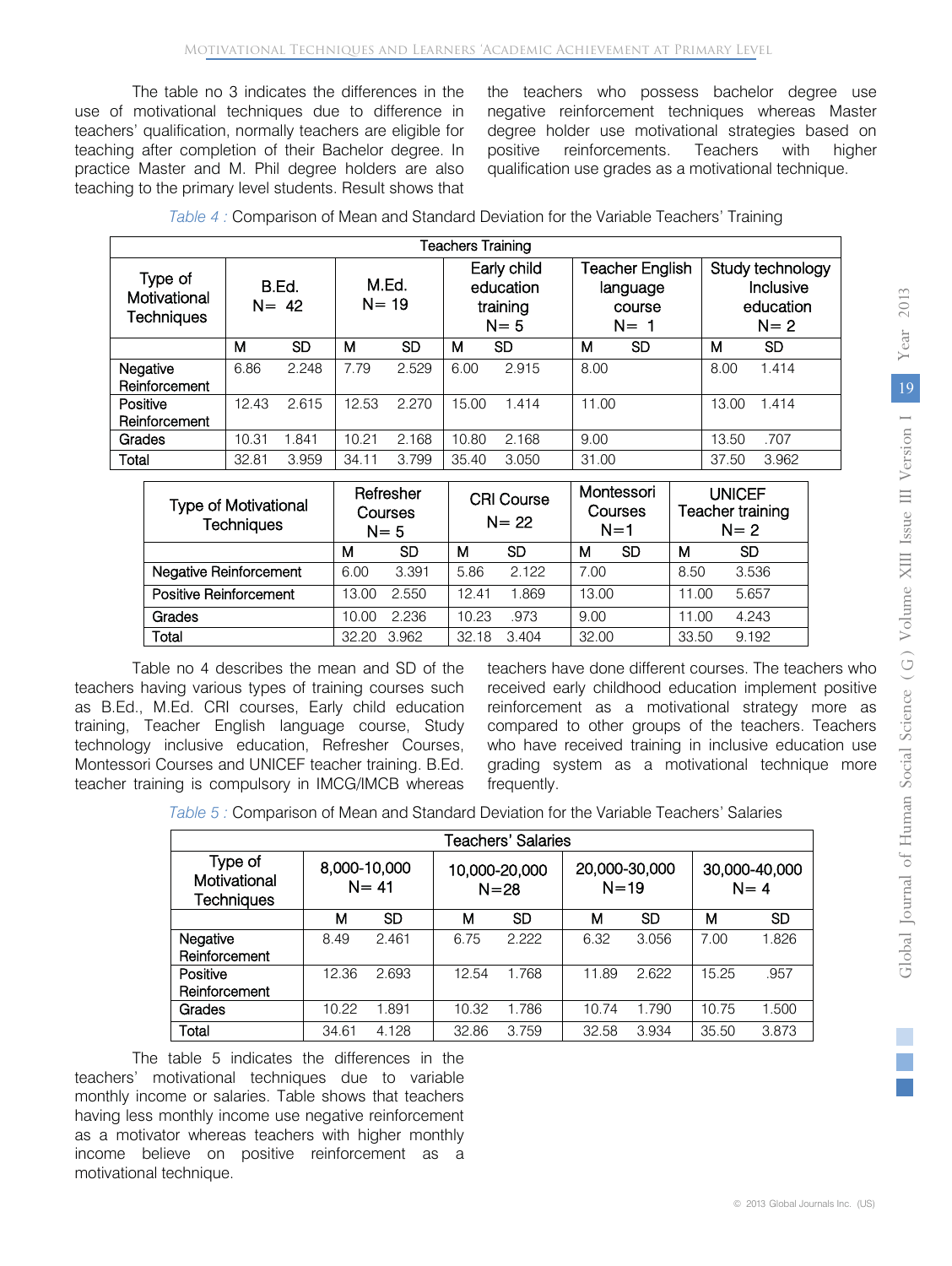*Table 6 :* Comparison of Mean and Standard Deviation for the Variable Students' Academic Achievements

|                                              | <b>Student Academic Achievements</b> |           |                 |           |                 |           |                  |           |  |
|----------------------------------------------|--------------------------------------|-----------|-----------------|-----------|-----------------|-----------|------------------|-----------|--|
|                                              | 70%                                  | $N = 16$  | 80%<br>$N = 31$ |           | 90%<br>$N = 10$ |           | 100%<br>$N = 43$ |           |  |
| Type of<br>Motivational<br><b>Techniques</b> | м                                    | <b>SD</b> | м               | <b>SD</b> | м               | <b>SD</b> | м                | <b>SD</b> |  |
| Negative<br>Reinforcement                    | 8.38                                 | 2.754     | 6.52            | 2.249     | 6.20            | 1.687     | 7.09             | 2.724     |  |
| Positive<br>Reinforcement                    | 12.06                                | 1.526     | 12.00           | 3.130     | 11.90           | 2.132     | 12.72            | 1.804     |  |
| Grades                                       | 9.94                                 | 1.569     | 10.42           | 1.928     | 10.26           | 1.787     | 14.26            | 1.787     |  |
| Total                                        | 33.81                                | 3.970     | 32.61           | 4.310     | 32.10           | 2.183     | 34.07            | 3.845     |  |

 The table no 6 indicates the student's academic achievements in terms of percentages. From this table it can be seen that teachers who produce 100 % results used grade and positive reinforcement as a motivational technique more frequent, whereas teachers who produce 70% results use more negative reinforcement as a technique to arouse learners' interest.

| Table 7: Percentage of Respondents Scores on |  |
|----------------------------------------------|--|
| <b>Motivational Techniques</b>               |  |

|     | <b>Group Work Activities</b>         |            |  |  |  |  |  |  |  |
|-----|--------------------------------------|------------|--|--|--|--|--|--|--|
| Sr. | <b>Activities</b>                    | Percentage |  |  |  |  |  |  |  |
|     | <b>Group Competitions</b>            | 65%        |  |  |  |  |  |  |  |
| 2   | Not in favour of group<br>activities | 21%        |  |  |  |  |  |  |  |
| 3   | Innovative tasks                     | 6%         |  |  |  |  |  |  |  |
| 4   | Group Field trips                    | 4%         |  |  |  |  |  |  |  |
| 5   | <b>Group Experiments</b>             | 2%         |  |  |  |  |  |  |  |
| 6   | <b>Group Presentations</b>           | 1%         |  |  |  |  |  |  |  |
| 7   | <b>Group Discussions</b>             | 1%         |  |  |  |  |  |  |  |
|     | Total                                | 100%       |  |  |  |  |  |  |  |

Table 7 describes about the types of motivational techniques, which are being used by primary teachers. Results revealed that 65% teachers conduct group competitions, 21% teachers are not in the favour of group work related activities for primary level learners., 6% reply that for group work they use innovative tasks, 4% teachers prefer the field trip as a group activity, 2% agree for the subject experiment activities whereas 1 % emphasis on the presentations and 1% response in the favour of group discussions.

#### *Table 8*

|                | <b>Innovative Activities</b>                         |            |  |  |  |  |  |  |
|----------------|------------------------------------------------------|------------|--|--|--|--|--|--|
| Sr.            | Activities                                           | Percentage |  |  |  |  |  |  |
| 1              | Debates, Speech<br>competitions and Bazm-<br>e- Adab | 28%        |  |  |  |  |  |  |
| $\overline{c}$ | Not in favour of<br>innovative activities            | 20%        |  |  |  |  |  |  |
| 3              | <b>Art Activities</b>                                | 8%         |  |  |  |  |  |  |
| $\overline{4}$ | Classroom experiments                                | 7%         |  |  |  |  |  |  |
| 5              | <b>Student Participation</b>                         | 7%         |  |  |  |  |  |  |
| 6              | Sports                                               | 6%         |  |  |  |  |  |  |
| $\overline{7}$ | Classroom decoration,<br>movies and magic<br>shows   | 6%         |  |  |  |  |  |  |
| 8              | Group work and<br>Discussion                         | 6%         |  |  |  |  |  |  |
| 9              | Charts and Model<br>making                           | 5%         |  |  |  |  |  |  |
| 10             | <b>Textbook Activities</b>                           | 4%         |  |  |  |  |  |  |
| 11             | Paragraph Writing, card<br>making and painting       | 3%         |  |  |  |  |  |  |
|                | TOTAL                                                | 100%       |  |  |  |  |  |  |

Table 8 describes different innovative activities implemented in the teaching learning process for young children are to motivate them towards the studies. According to the data collection 28% teachers prefer the Debates, Speech competitions and Bazm-e- Adab in the classroom environment, 20 % teachers are not in favour of innovative activities 8% teacher favor art activities as innovate, 7 % teachers apply classroom experiments and student participation in the learning process, 6% prefer sports, Classroom decoration, movies, magic shows, group work and discussions, 5 % teachers suggest charts and model making activities, 4 % use the textbook activities as the motivational techniques and 3% teachers prefer paragraph writing, card making and painting to motivate the students towards the studies.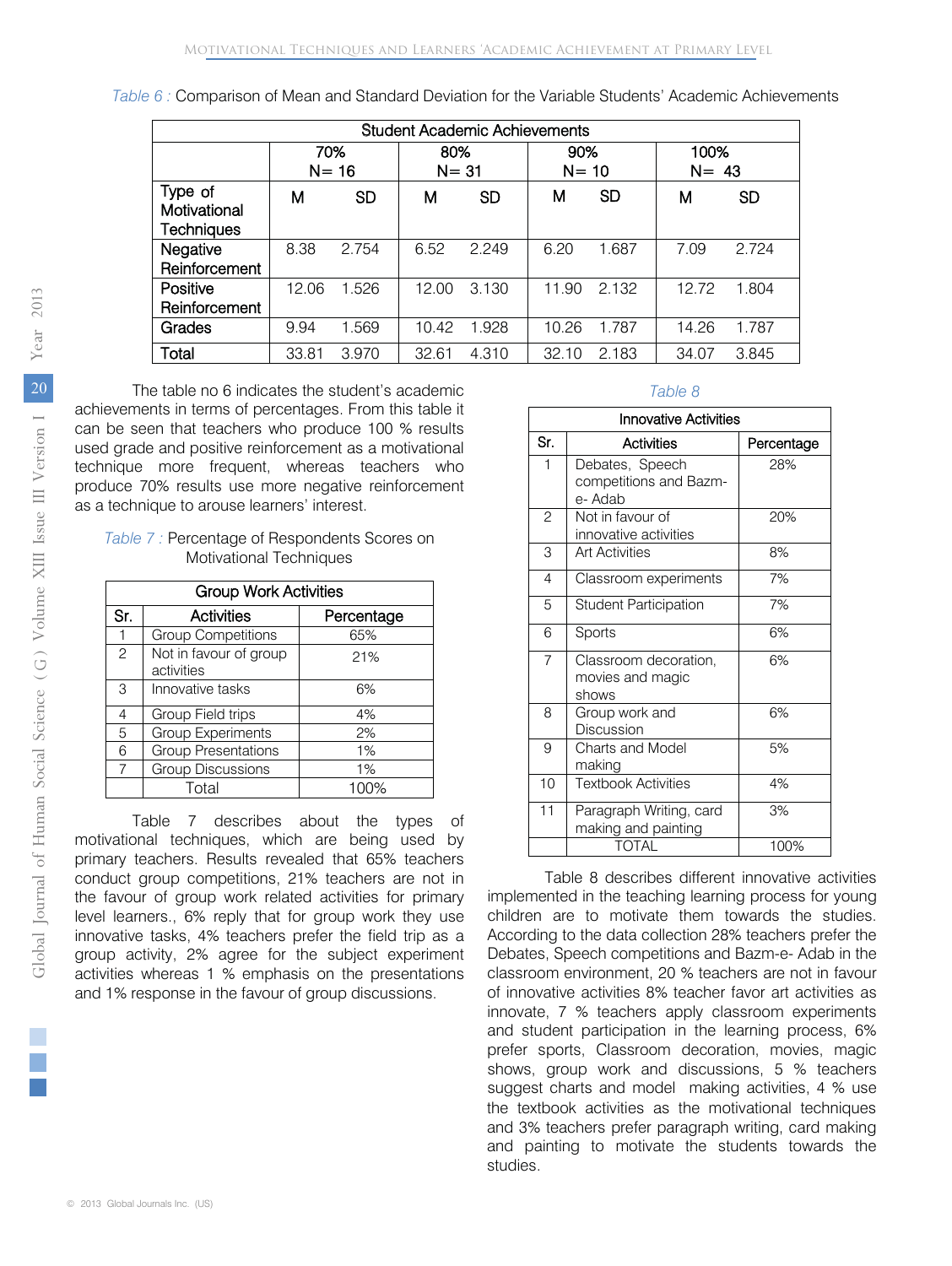| <b>Teachers Preferred Motivational Techniques</b> |                         |            |  |
|---------------------------------------------------|-------------------------|------------|--|
| Sr.                                               | Motivational Techniques | Percentage |  |
| 1                                                 | Praise and Av-aids      | 30%        |  |
| $\mathbf{2}$                                      | Av-aids                 | 26%        |  |
| 3                                                 | Praise and Marks        | 18%        |  |
| 4                                                 | More than two           | 10%        |  |
| 5                                                 | <b>Marks</b>            | 6%         |  |
| 6                                                 | Av-aids and Marks       | 6%         |  |
| 7                                                 | More than one           | 4%         |  |
|                                                   | TOTAI                   | 100%       |  |

#### *Table 9*

Table 9 describes that at primary level teachers prefer the 30% praise and Av-aid in their learning process, 26% Av-aids, 18% praise and marks, 10% teachers suggest more than two motivational techniques in their teaching learning process, 6% teachers in the favor of marks as a motivational technique, according to 4% teachers use more than one motivational technique whereas 3% teachers suggest praise as a motivational technique.

#### *Table 10*

| <b>Types of Competitions</b> |                           |            |  |
|------------------------------|---------------------------|------------|--|
| Sr.                          | Competitions              | Percentage |  |
| 1                            | <b>Group Competitions</b> | 59%        |  |
| $\mathbf{2}$                 | Quiz                      | 20%        |  |
| 3                            | More than one             | 10%        |  |
| 4                            | Competition with          | 5%         |  |
|                              | oneself                   |            |  |
| 5                            | Interpersonal             | 3%         |  |
|                              | Competition               |            |  |
| 6                            | More than Two             | 3%         |  |
|                              | TOTAI                     | 100%       |  |

 The table no 10 shows the result of the competitions conducted in the teaching-learning process as 59% is Group competitions, 20% Quiz, 10% more than one competitions, 5% competition with oneself, 3% interpersonal competition, 3% more than two competitions conducted in the school organizations.

#### *Table 11*

| <b>Essential Av-Aids At Primary level</b> |                      |            |  |  |
|-------------------------------------------|----------------------|------------|--|--|
| Sr.                                       | Av-aids              | Percentage |  |  |
|                                           | All                  | 89%        |  |  |
| $\mathcal{P}$                             | Graphic Av-aids      | 4%         |  |  |
| 3                                         | <b>Activity Aids</b> | 2%         |  |  |
| 4                                         | 3-D Av-aids          | 2%         |  |  |
| 5                                         | Display Aids         | 3%         |  |  |
|                                           | TOTAI                | 100%       |  |  |

The table no 11 presents the result of essential Av-aid; according to 89% teachers' opinion all the AVaids are essential for primary level learners, 4% specifically emphasized on graphic aids, 2% believe on activities, 2 % emphasized on display aids and 3-D aids, and 1 % Av-aids as motivational techniques in the teaching learning process.

#### *Table 12*

| Suggested Av-Aids for Primary level Students |                      |            |  |  |
|----------------------------------------------|----------------------|------------|--|--|
| Sr.                                          | Av-Aids              | Percentage |  |  |
|                                              | All                  | 91%        |  |  |
| 2                                            | Graphic Av-aids      | 3%         |  |  |
| 3                                            | 3-D Av-aids          | 2%         |  |  |
| 4                                            | Av-aids              | 2%         |  |  |
| 5                                            | <b>Activity Aids</b> | 1%         |  |  |
| 6                                            | Display Aids         | 1%         |  |  |
|                                              | TOTAL                | 100%       |  |  |

The table no 12 presents the responses of the primary teachers about most effective aids for primary students, as 91% teachers suggested that all types of teaching aids are important in order to development motivation in the young learners whereas only 3% suggests graphic aids, 2% 3-D aids and 1 % activity and 1% put emphasis on display aids.

## X. Discussion

The research was designed to explore the various motivational techniques used by the primary school teachers at primary level. This study was conducted on a sample of 100 teachers working in the Islamabad Model College (Schools) for Boys and Islamabad Model College (Schools) for Girls Islamabad. In this study various objectives were formulated such as, to explore existing motivational techniques used by the primary school teachers, to measure the academic achievement of primary school students, to explore the impact of motivational techniques on the academic achievement of primary students, to measure the impact of demographic variations of teachers' qualification and training, and socio-economic background of learner in determining the motivational techniques for higher academic achievements.

The research instrument was based on three types of motivational strategies such as positive reinforcement, negative reinforcement and creation of motivation through the grading system. Results of the research indicated that teachers who used grading system as a motivational strategy achieved 100% results. In this study various research questions were also formulated to weigh the scope of various motivational strategies. These questions include such types of activities are being used by the teachers to promote group work at primary level. How teachers can arrange group work for young children? What type of activities teachers can conduct in classroom to experience the pupil innovative things? What kind of motivational techniques are used by the teachers to motivate the students towards studies? How teachers can develop the student performance level as teacher aspire success or failure of student in the future learning? What kinds of competition are more effective at primary level? Which Av-aids are essential to motivate the students in the learning process? Which Av-aid you would mostly use in your teaching-learning process? 2013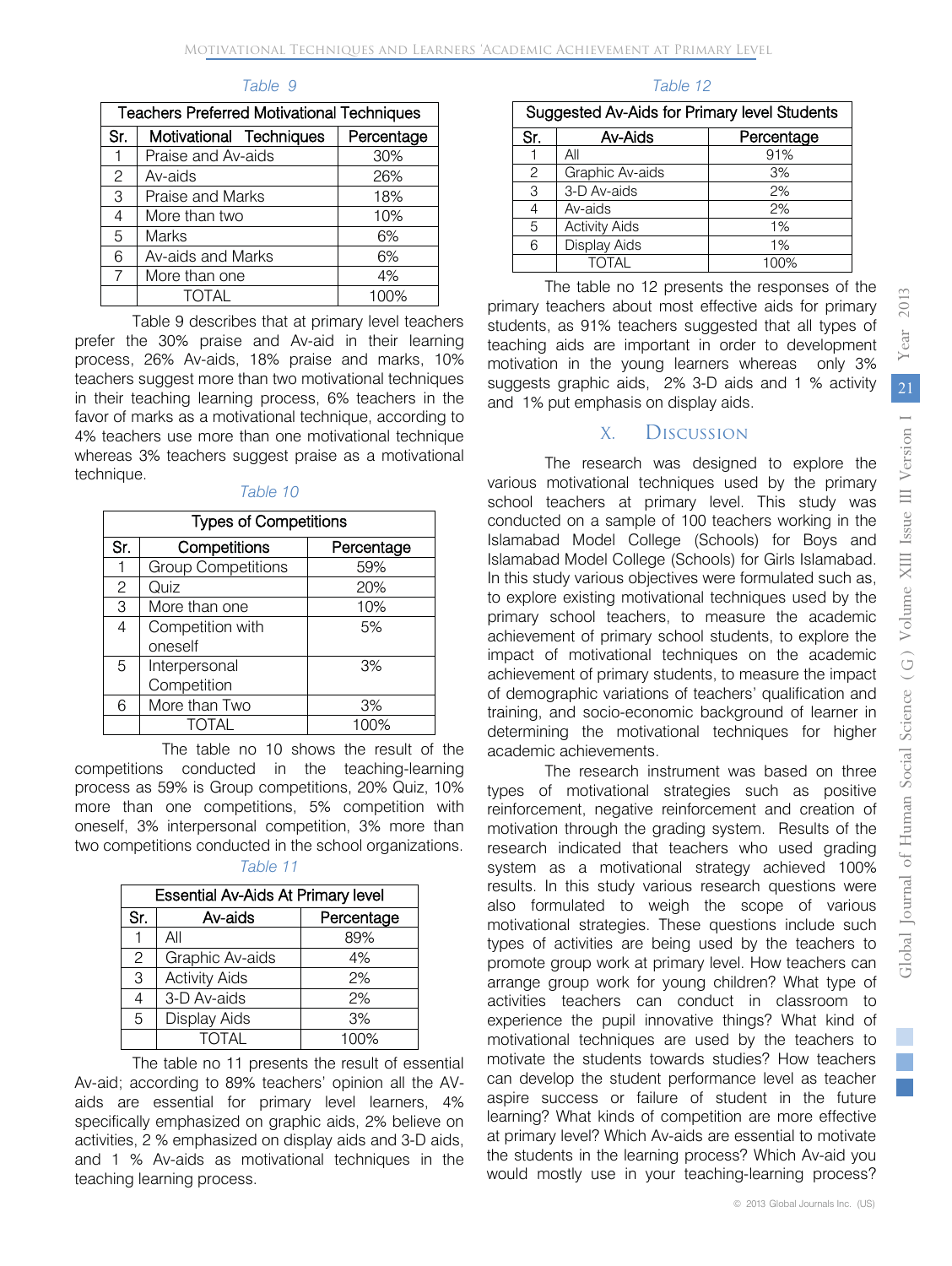Which AV.aid you suggest most effective in arousing the student interest?

Finding of the research study help us in the exploration of the answers of these questions as primary teachers usually conduct 65% group competitions, 21% teachers do not response to the group work activities as they do not emphasize on the group work activities, 6% innovative tasks implemented, 4% teachers prefer the field trip activities, 2% agree for the subject experiment activities whereas 1 % emphasize on the presentations and discussions. The different innovative activities implemented in the teaching learning process for young children to motivate them towards the studies.

According to finding 28% teachers prefer the Debates, Speech competitions and Bazm-e- Adab in the classroom environment, 20 % teachers do not response according to them there is no need of innovative activities in the teaching learning activities, 8% teacher favor art activities, 7 % teachers apply classroom experiments and student participation in the learning process, 6% prefer the sports, Classroom decoration, movies, magic shows, group work and discussions, 5 % teachers suggest charts and model making activities, 4 % use the textbook activities as the motivational techniques and 3% teachers prefer paragraph writing, card making and painting to motivate the students towards the studies. Primary teachers prefer the 30% praise and Av-aid in their learning process, 26% Av-aids, 15% praise and marks, 10% teachers suggest more than two motivational techniques in their teaching learning process, 6% teachers in the favor of marks as a motivational technique, according to 4% teachers use more than one motivational technique whereas 3% teachers suggest the praise as a motivational technique.

The level of performance as 30% more than one motivational techniques, 28% praise, 20% mutual cooperation, 7% more than two techniques, 5% motivated by future professional and cooperation, 4 % success and 1 % all the motivational techniques. The competitions conducted in the teaching-learning process as 59% is Group Competitions, 20% Quiz, 10% more than one competitions, 5% competition with oneself, 3% interpersonal competition, 3% more than two Competitions conducted in the school organizations.

At the primary level teachers use all AV-aids to motivate the students towards the studies as according to teachers opinion all AV-aids are essential in teaching learning process and teachers suggested all kinds of AV-aids could be used in the teaching learning process to motivate the students towards studies.

#### XI. Findings

From the whole research following findings were drawn

i. The teachers belong to the federal area put more emphasis on negative motivational techniques as

compared to those belonging to provinces. The teachers having domicile of Punjab use more positive motivational techniques as compared to the teachers from other provinces. Teacher of KPK put more emphasis on grades as a motivational technique.

- ii. In primary teachers are Bachelor, Masters and M. Phil. Degree holders. The teachers having M. Phil. Degree implements motivational techniques in their teaching learning process. They stress various motivational techniques to motivate the students towards the studies.
- iii. Although B.Ed. is compulsory for teachers, teachers have done different teacher training courses as well. Teachers with other training backgrounds were also there, it is found that teachers with M.Ed. degree use a mix of motivational techniques as compared to teachers having any other training.
- iv. Teachers with the higher income use positive reinforcement as a motivational strategy than teacher with low income group. Teacher with low income use negative motivational technique in their teaching methodology.
- v. Through this research information regarding various motivational strategies were collected and it was found that 65% primary teachers conduct group competitions, 21% teachers do not response to the group work activities as they do not emphasize group work activities, 6% implement innovative tasks, 4% teachers prefer the field trip activities, 2% agree for the subject experiment activities whereas 1% teachers emphasize the presentations and discussions.
- vi. The different innovative activities are implemented in the teaching learning process for young children to motivate them towards the studies. According to the data collection 28% teachers prefer the Debates, Speech competitions and Bazm-e-Adab in the classroom environment, 20 % teachers do not respond as according to them there is no need of innovative activities in the teaching learning activities, 8% teacher favored art activities, 7% responded that they teachers apply classroom experiments and Student participation in the learning process, 6% preferred the sports, Classroom decoration, movies, magic shows, group work and discussions, 5% teachers suggested charts and model making activities, 4% teachers use the textbook activities as the motivational techniques and 3% teachers prefer paragraph writing, card making and painting to motivate the students towards the studies.
- vii. The question regarding use of praise for motivation of students was answered in following percentage. The 30% teachers prefer praise and AV-aids in their learning process, 26% AV-Aids only, 15% praise and marks, 10% teachers suggest more than two

2013

Year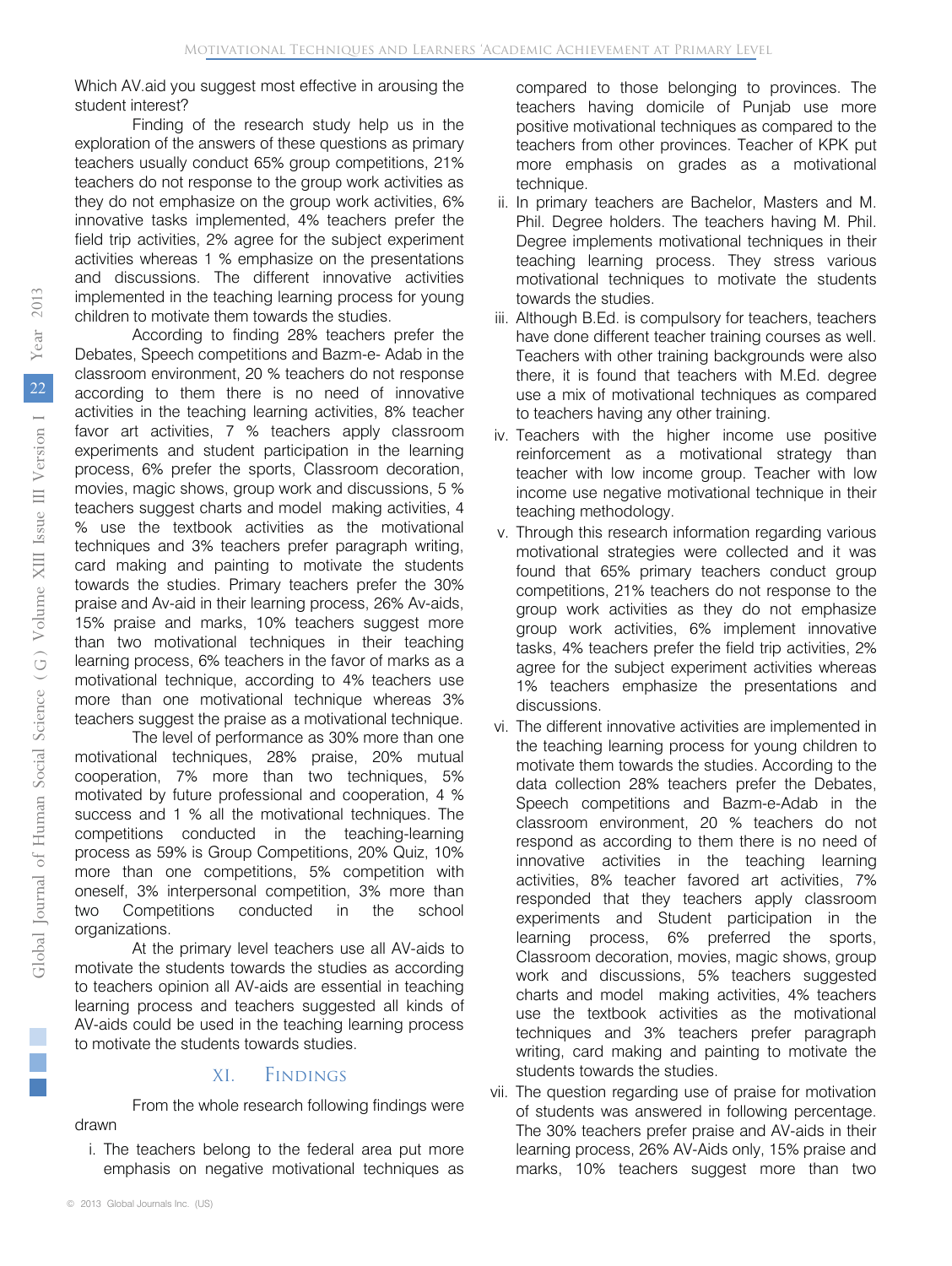motivational techniques in their teaching learning process, 6% teachers are in the favor of marks as a motivational technique, 4% teachers use more than one motivational technique whereas 3% teachers suggest the praise as a motivational technique.

- viii. More than one motivational 37% teachers suggest the use of more than one technique in the classroom environment, 19% prefer the Novelty, 18% suggest the competition and cooperation in the learning process, 13% believe in aspiration as motivational techniques, 11% use more than two motivational techniques in learning process and 2% teachers suggest all the motivational techniques.
- ix. Teachers suggest the 37% more than one motivational technique in the classroom environment, 19% prefer the Novelty, 18% suggest the competition and cooperation in the learning process, 13% believe in aspiration as a motivational techniques, 11% use more than two motivational techniques in learning process and 2% teachers suggest all the motivational techniques.
- x. For the question of the level of performance 30% preferred more than one motivational techniques, 28% praise, 20% mutual cooperation, 7% more than two techniques, 5% motivated by future professionnal and cooperation, 4% success and 1% preferred the use of all the motivational techniques.
- xi. The competitions conducted in the teachinglearning process as 59% is group competitions, 20% quiz, 10% more than one competitions, 5% competition with oneself, 3% interpersonal competition, 3% more than two competitions conducted in the school organizations.
- xii. Essential Av-aid according to the teacher's opinion are 89% of all the Av-aids, 4% graphic aids, 2% activity, display and 3-D aids, and 1 % Av-aids as a motivational techniques in the teaching learning process.
- xiii. Teachers Av-aids in the teaching learning process as teachers use 88% all the Av-aids in learning process, teachers prefer 5% Graphic aids,3%Display aids, 2% 3-D aids and 1% activity and Av-aids.
- xiv. Teacher's suggestions about the Av-aids in the teaching learning process as 91% teachers suggested that all types of teaching aids are important in order to develop motivation in the young learners whereas only 3% suggests graphic aids, 2% 3-D aids and 1 % activity and Display aids.
- xv. Teachers who use positive reinforcement increases academic achievements of the primary level learners. Reinforcement through knowledge of grads can motivate learners towards learning, because in the year of 2011, teachers showed better results by using the grading system positive ways to motivate the students.

## XII. Conclusions

- 1. At primary level teachers are using various techniques to motivate young learners this includes negative reinforcement, positive reinforcement and knowledge of grades.
- 2. Teachers who use positive reinforcement mostly praise the students by using the expression of words i.e., well done, keep it up, good student, excellent, good, very good, fair, neat and use the statements of praise to motivate the students i.e. you have done well, I am proud of you, You are a good student, you can do better ,excellent work.
- 3. In the Model schools of Islamabad, teachers conduct the innovative group activities such as in the subject of general science, teachers conduct the experiments in the classroom as well some home assignments are assigned in order to groom the students thinking, prediction and understanding. While in the subject of Mathematics concept of word problem. English language reading, writing and speaking skills are developed by speaking of English and practicing of grammar exercises.
- 4. Teachers help to realize the young learners the importance of learning by telling them different ways to become a good citizen and successful human being in future through teaching of general objectives.
- 5. In teachers' opinion, models, charts and boards and Av aids are essential in teaching learning process to create interest of learners in studies.

## XIII. Recommendations

- i. Teachers may use positive motivational strategies (praise and appreciation) in the teaching learning process to motivate the students towards studies. The motivational techniques of praise is effective to motivate the students in the process of teaching learner as young learner are encouraged and they focus on their studies.
- ii. Sometime with praise teachers can carefully use censure to comment on students' strength and weakness in the learning process.
- iii. At primary level competition and cooperation strategy can be used to create mutual understanding and sharing of the knowledge with each other. Competition and cooperation between the young learners motivate the students to learner skills and acquire knowledge with each other's. With the healthy competition improve the performance of the learner as they set the standards to achieve the goals; the feeling of winner helps to learner more to achieve the learning targets. Mutual cooperation between the peer group also motivate the students in the teaching learning process as they share their ideas, thoughts and feeling with each other and learner new things with each other. By practicing